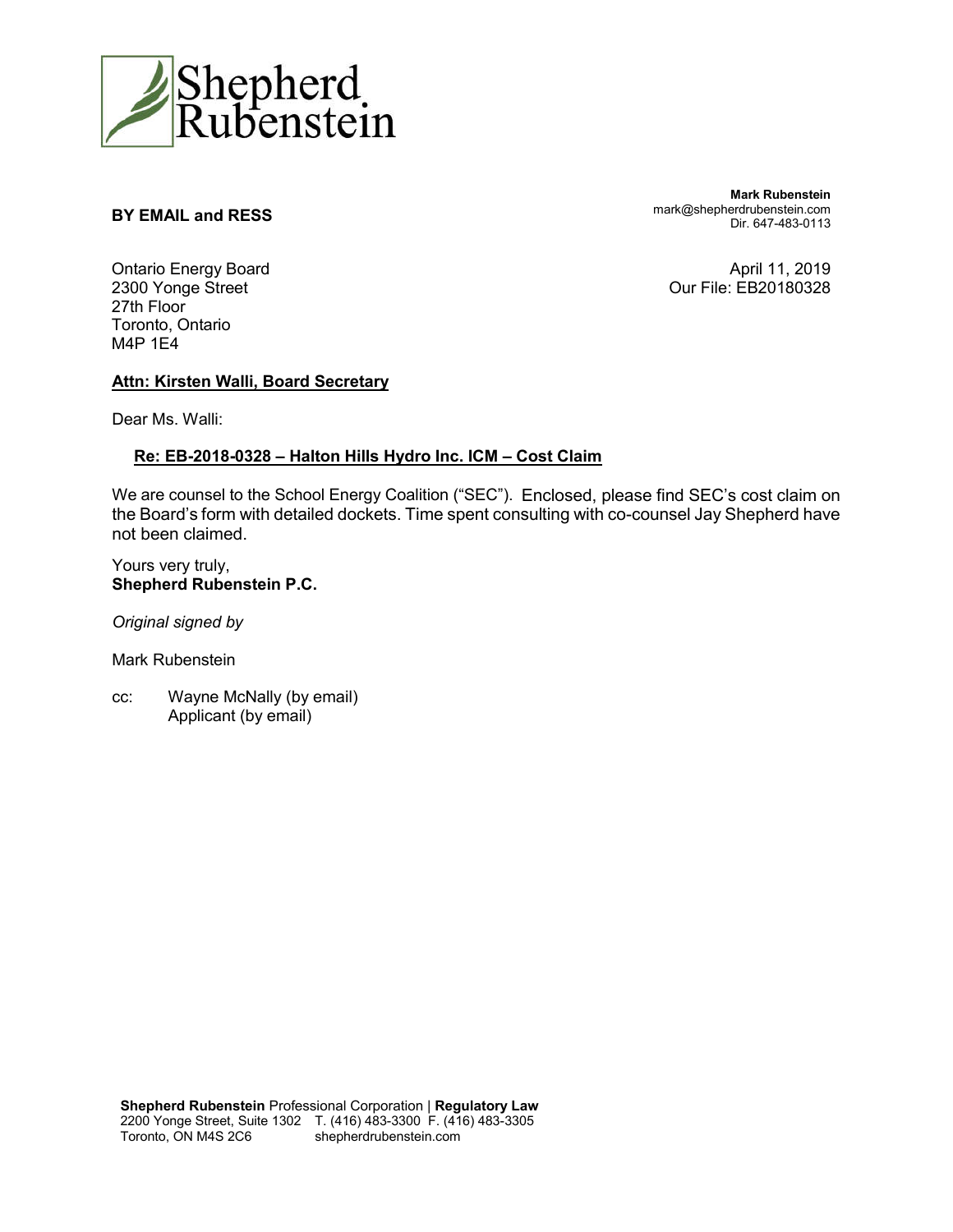## **Ontario Energy Board COST CLAIM FOR HEARINGS**



### **Affidavit and Summary of Fees and Disbursements**

This form should be used by a party to a hearing before the Board to identify the fees and disbursements that form the party's cost claim. Paper and electronic copies of this form and itemized receipts must be filed with the Board and served on one or more other parties as directed by the Board in the applicable Board order. Please ensure all required (yellow-shaded) fields are filled in and the Affidavit portion is signed and sworn or affirmed.

#### **Instructions**

- Required data input is indicated by yellow-shaded fields. Formulas are embedded in the form to assist with calculations.

- All claims must be in Canadian dollars. If applicable, state exchange rate and country of initial currency.

Rate: **Country:** Country: - A separate "Detail of Fees and Disbursements Being Claimed" (comprising a "Statement of Fees Being Claimed" and a "Statement of Disbursements Being Claimed") is required for each lawyer, analyst/consultant and articling student/paralegal.

However, only one "Summary of Fees and Disbursements" covering the whole of the party's cost claim should be provided.

- The cost claim must be supported by a completed Affidavit signed by a representative of the party.

- A CV for each consultant/analyst must be attached unless provided to the Board as prescribed on the Cost Award Tariff.

#### **Except as provided in section 7.03 of the Practice Direction on Cost Awards, itemized receipts must be provided.**

| $File # EB-$       |                                | EB-2018-0328                                    |                                        | Process: Halton Hills Hydro Inc. ICM              |        |  |  |
|--------------------|--------------------------------|-------------------------------------------------|----------------------------------------|---------------------------------------------------|--------|--|--|
| Party:             | <b>School Energy Coalition</b> |                                                 | <b>Affiant's Name: Mark Rubenstein</b> |                                                   |        |  |  |
| <b>HST Number:</b> |                                | 83673-5464-RT0001                               |                                        | <b>HST Rate Ontario:</b>                          | 13.00% |  |  |
|                    |                                | <b>Full Registrant</b><br>Unregistered<br>Other | $\sqrt{ }$                             | <b>Qualifying Non-Profit</b><br><b>Tax Exempt</b> |        |  |  |

|                          |  |                        |  | <b>Affidavit</b>        |         |  |  |  |
|--------------------------|--|------------------------|--|-------------------------|---------|--|--|--|
|                          |  | <b>Mark Rubenstein</b> |  | , of the City/Town of   | Toronto |  |  |  |
| in the Province/State of |  | Ontario                |  | , swear or affirm that: |         |  |  |  |

1. I am a representative of the above-noted party (the "Party") and as such have knowledge of the matters attested to herein.

2. I have examined all of the documentation in support of this cost claim, including the attached "Summary of Fees and Disbursements Being Claimed", "Statement(s) of Fees Being Claimed" and "Statement(s) of Disbursements Being Claimed".

3. The attached "Summary of Fees and Disbursements Being Claimed", "Statement(s) of Fees Being Claimed" and "Statement(s) of Disbursements Being Claimed" include only costs incurred and time spent directly for the purposes of the Party's participation in the Ontario Energy Board process referred to above.

4. This cost claim does not include any costs for work done, or time spent, by a person that is an employee or officer of the Party as described in sections 6.05 and 6.09 of the Board's Practice Direction on Cost Awards.

#### **Signature of Affiant**

| Sworn or affirmed before me at the City/Town of |         | Toronto |               |  |  |
|-------------------------------------------------|---------|---------|---------------|--|--|
| in the Province/State of                        | Ontario | on.     | April 11 2019 |  |  |
|                                                 |         |         | (date)        |  |  |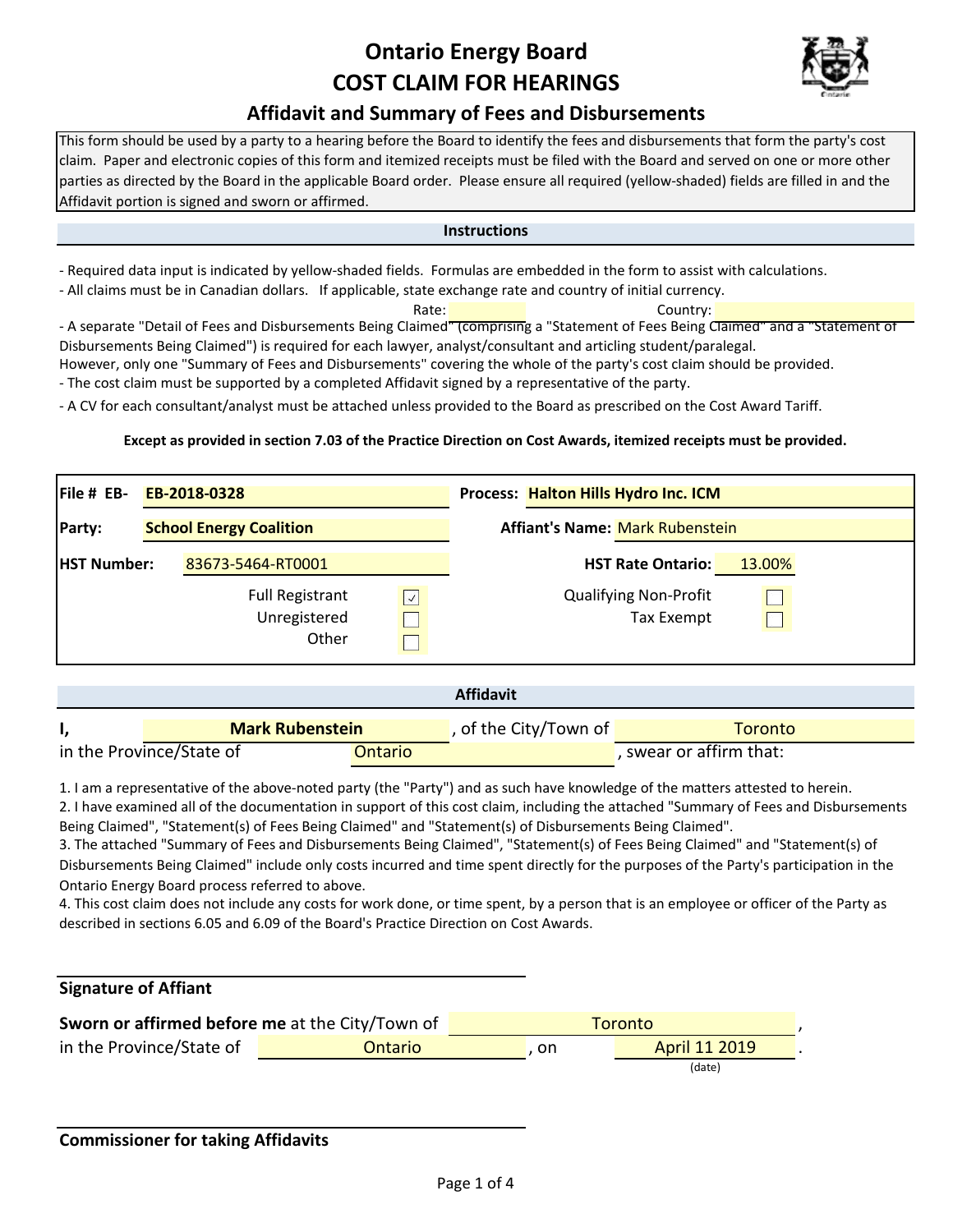# **Ontario Energy Board COST CLAIM FOR HEARINGS**



### **Affidavit and Summary of Fees and Disbursements**

File # EB- EB-2018-0328

**EB-2018-0328 Halton Hills Hydro Inc. ICM**

**Party: School Energy Coalition**

| <b>Summary of Fees and Disbursements Being Claimed</b> |  |          |  |  |  |  |  |
|--------------------------------------------------------|--|----------|--|--|--|--|--|
| Legal/consultant/other fees                            |  | 4,094.00 |  |  |  |  |  |
| Disbursements                                          |  | $\sim$   |  |  |  |  |  |
| <b>HST</b>                                             |  | 532.22   |  |  |  |  |  |
| <b>Total Cost Claim</b>                                |  | 4,626.22 |  |  |  |  |  |

| <b>Payment Information</b>                      |                                                                              |  |  |  |  |  |  |
|-------------------------------------------------|------------------------------------------------------------------------------|--|--|--|--|--|--|
|                                                 | Make cheque payable to: Shepherd Rubenstein Professional Corporation, in tru |  |  |  |  |  |  |
| Send payment to this address: 2200 Yonge Street |                                                                              |  |  |  |  |  |  |
|                                                 | <b>Suite 1302</b>                                                            |  |  |  |  |  |  |
|                                                 | Toronto, ON                                                                  |  |  |  |  |  |  |
|                                                 | <b>M4S 2C6</b>                                                               |  |  |  |  |  |  |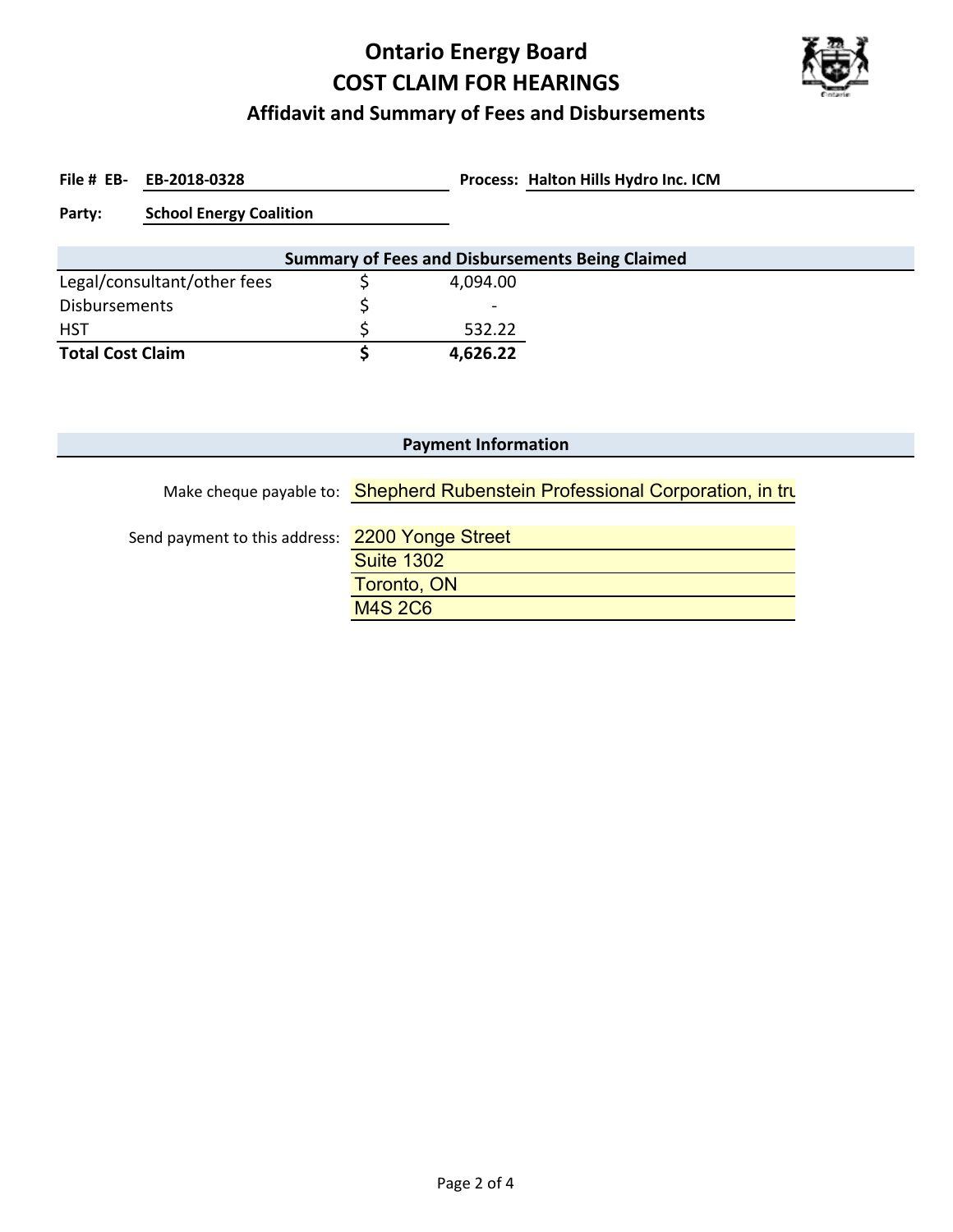## **Ontario Energy Board COST CLAIM FOR HEARINGS**



**Detail of Fees and Disbursements Being Claimed**

| File # EB-<br>EB-2018-0328               | Process: Halton Hills Hydro Inc. ICM          |                              |                                       |                                                                                                      |                          |                  |                                        |                                 |                          |
|------------------------------------------|-----------------------------------------------|------------------------------|---------------------------------------|------------------------------------------------------------------------------------------------------|--------------------------|------------------|----------------------------------------|---------------------------------|--------------------------|
| <b>School Energy Coalition</b><br>Party: | <b>Service Provider Name: Mark Rubenstein</b> |                              |                                       |                                                                                                      |                          |                  |                                        |                                 |                          |
| <b>SERVICE PROVIDER TYPE</b>             | (check one)                                   | <b>Year Called to</b><br>Bar |                                       | <b>Completed Years</b><br><b>Practising/Years of Relevant</b><br><b>Experience</b><br>$\overline{7}$ |                          |                  |                                        |                                 |                          |
| <b>Legal Counsel</b>                     | $\checkmark$                                  |                              | 2011                                  |                                                                                                      |                          |                  |                                        |                                 |                          |
| <b>Articling Student/Paralegal</b>       |                                               |                              |                                       |                                                                                                      |                          |                  |                                        |                                 |                          |
| <b>Consultant</b>                        |                                               |                              |                                       |                                                                                                      |                          |                  | <b>Hourly Rate:</b>                    |                                 | \$230                    |
| Analyst                                  |                                               |                              |                                       |                                                                                                      |                          |                  |                                        |                                 |                          |
| For Consultant/Analyst:                  | CV attached                                   |                              |                                       |                                                                                                      |                          |                  | <b>HST Rate Charged</b> (enter $\%$ ): |                                 | 13.0%                    |
|                                          |                                               |                              | CV provided within previous 24 months |                                                                                                      |                          |                  |                                        |                                 |                          |
|                                          | <b>Statement of Fees Being Claimed</b>        |                              |                                       |                                                                                                      |                          |                  |                                        |                                 |                          |
|                                          | <b>Hours</b>                                  |                              | <b>Hourly Rate</b>                    |                                                                                                      | <b>Subtotal</b>          |                  | <b>HST</b>                             |                                 | <b>Total</b>             |
| <b>Pre-hearing Conference</b>            |                                               |                              |                                       |                                                                                                      |                          |                  |                                        |                                 |                          |
| Preparation                              |                                               | \$                           | 230.00                                | \$                                                                                                   | $\overline{\phantom{a}}$ | \$               | $\overline{\phantom{a}}$               | \$                              | $\overline{\phantom{0}}$ |
| Attendance                               |                                               | \$                           | 230.00                                | \$                                                                                                   |                          | \$               |                                        | \$                              | $\overline{\phantom{0}}$ |
| <b>Technical Conference</b>              |                                               |                              |                                       |                                                                                                      |                          |                  |                                        |                                 |                          |
| Preparation                              |                                               | \$                           | 230.00                                | \$                                                                                                   | $\overline{\phantom{a}}$ | \$               | $\overline{\phantom{a}}$               | \$                              | $\overline{a}$           |
| Attendance                               |                                               | \$                           | 230.00                                | \$                                                                                                   |                          | \$               |                                        | \$                              |                          |
| Interrogatories                          |                                               |                              |                                       |                                                                                                      |                          |                  |                                        |                                 |                          |
| Preparation                              | 4.60                                          | $\zeta$                      | 230.00                                | \$                                                                                                   | 1,058.00                 | \$               | 137.54                                 | \$                              | 1,195.54                 |
| Responses                                | 3.20                                          | $\zeta$                      | 230.00                                | \$                                                                                                   | 736.00                   | \$               | 95.68                                  | \$                              | 831.68                   |
| <b>Issues Conference</b>                 |                                               |                              |                                       |                                                                                                      |                          |                  |                                        |                                 |                          |
| Preparation                              |                                               | \$                           | 230.00                                | \$                                                                                                   | $\overline{\phantom{a}}$ | \$               | $\qquad \qquad \blacksquare$           | \$                              | -                        |
| Attendance                               |                                               | \$                           | 230.00                                | $\overline{\xi}$                                                                                     |                          | \$               |                                        | \$                              | $\overline{\phantom{0}}$ |
| <b>ADR - Settlement Conference</b>       |                                               |                              |                                       |                                                                                                      |                          |                  |                                        |                                 |                          |
| Preparation                              |                                               | \$                           | 230.00                                | \$                                                                                                   | $\overline{a}$           | \$               | $\qquad \qquad -$                      | \$                              | $\overline{\phantom{0}}$ |
| Attendance                               |                                               | \$                           | 230.00                                | $\overline{\xi}$                                                                                     | $\overline{a}$           | $\overline{\xi}$ | $\overline{\phantom{0}}$               | \$                              | $\overline{\phantom{a}}$ |
| <b>Proposal Preparation</b>              |                                               | \$                           | 230.00                                | \$                                                                                                   |                          | \$               | $\overline{\phantom{0}}$               | \$                              | $\overline{\phantom{0}}$ |
| <b>Argument</b>                          |                                               |                              |                                       |                                                                                                      |                          |                  |                                        |                                 |                          |
| Preparation                              | $10.00$ \$                                    |                              | 230.00                                | $\zeta$                                                                                              | 2,300.00                 | \$               | 299.00                                 | \$                              | 2,599.00                 |
| <b>Oral Hearing</b>                      |                                               |                              |                                       |                                                                                                      |                          |                  |                                        |                                 |                          |
| Preparation                              |                                               | \$                           | 230.00                                | \$                                                                                                   | $\overline{\phantom{a}}$ | \$               | $\overline{\phantom{a}}$               | \$                              | $\overline{\phantom{0}}$ |
| Attendance                               |                                               | \$                           | 230.00                                | \$                                                                                                   |                          | \$               | $\overline{\phantom{0}}$               | \$                              | $\overline{\phantom{0}}$ |
| <b>Other Conferences</b>                 |                                               |                              |                                       |                                                                                                      |                          |                  |                                        |                                 |                          |
| Preparation                              |                                               | \$                           | 230.00                                | \$                                                                                                   |                          | \$               | $\overline{\phantom{0}}$               | \$                              |                          |
| Attendance                               |                                               | \$                           | 230.00                                | $\overline{\xi}$                                                                                     |                          | \$               |                                        | \$                              | -                        |
| <b>Case Management</b>                   |                                               |                              |                                       | \$                                                                                                   | $\overline{a}$           | \$               | $\overline{a}$                         | \$                              | $\overline{a}$           |
| <b>TOTAL SERVICE PROVIDER FEES</b>       |                                               |                              |                                       | \$                                                                                                   | 4,094.00                 | $\zeta$          | 532.22                                 | $\overline{\boldsymbol{\zeta}}$ | 4,626.22                 |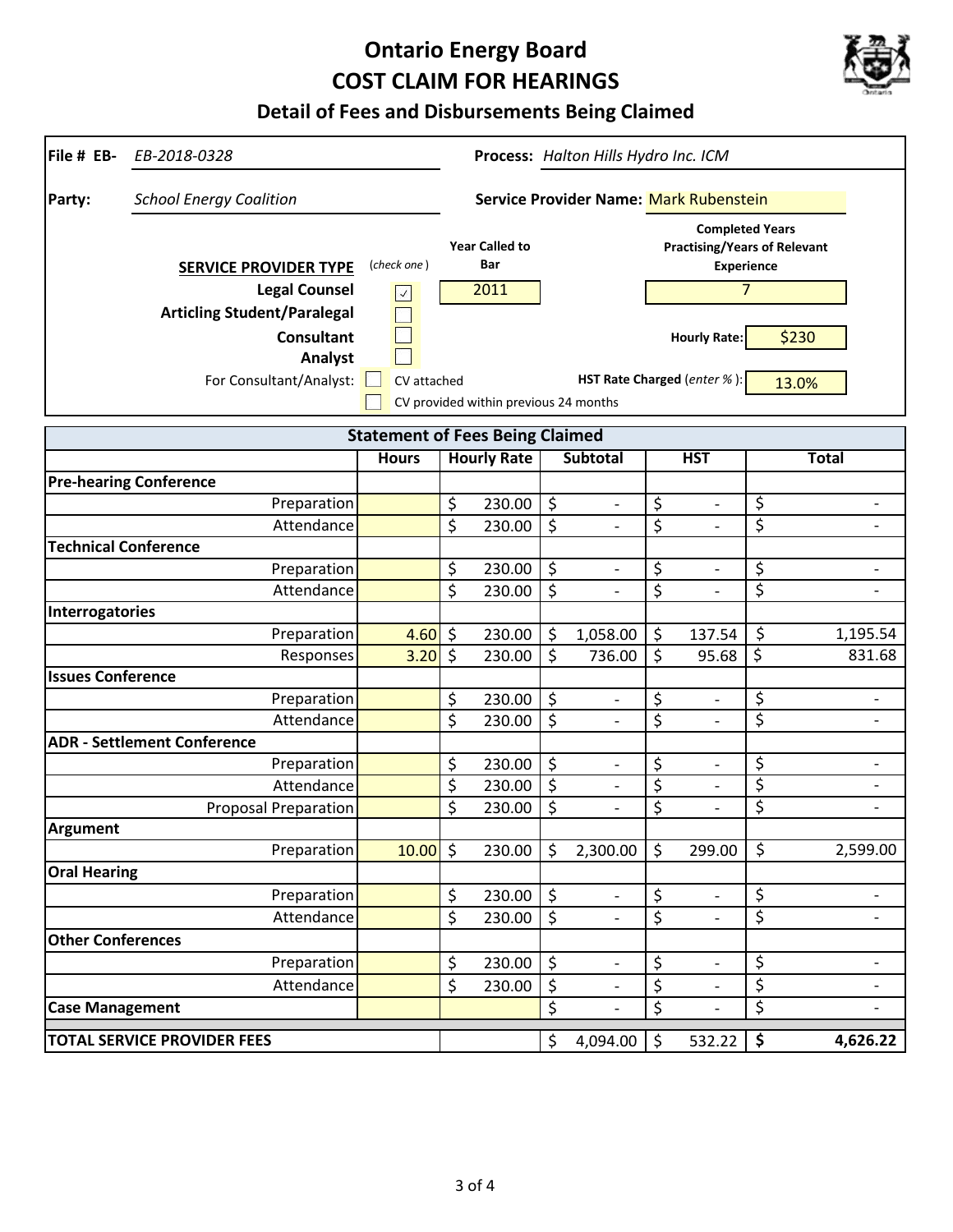### **Ontario Energy Board COST CLAIM FOR HEARINGS Detail of Fees and Disbursements Being Claimed**



**File # EB-** *EB-2018-0328* **Process:** 

*EB-2018-0328 Halton Hills Hydro Inc. ICM*

**Party:** *School Energy Coalition* **Service Provider Name:** *Mark Rubenstein*

| <b>Statement of Disbursements Being Claimed</b> |                 |                                |              |  |  |  |  |  |
|-------------------------------------------------|-----------------|--------------------------------|--------------|--|--|--|--|--|
|                                                 | <b>Net Cost</b> | <b>HST</b>                     | <b>Total</b> |  |  |  |  |  |
| Scanning/Photocopy                              |                 | \$                             | \$           |  |  |  |  |  |
| Printing                                        |                 | \$<br>$\overline{\phantom{0}}$ | \$           |  |  |  |  |  |
| <b>Courier</b>                                  |                 | \$<br>$\qquad \qquad$          | \$           |  |  |  |  |  |
| <b>Telephone/Fax</b>                            |                 | \$<br>$\qquad \qquad$          | \$           |  |  |  |  |  |
| <b>Transcripts</b>                              |                 | \$<br>$\qquad \qquad$          | \$           |  |  |  |  |  |
| <b>Travel: Air</b>                              |                 | \$<br>$\overline{\phantom{0}}$ | \$           |  |  |  |  |  |
| <b>Travel: Car</b>                              |                 | \$<br>$\overline{\phantom{0}}$ | \$           |  |  |  |  |  |
| <b>Travel: Rail</b>                             |                 | \$<br>$\qquad \qquad$          | \$           |  |  |  |  |  |
| Travel (Other):                                 |                 | \$<br>$\qquad \qquad$          | \$           |  |  |  |  |  |
| <b>Parking</b>                                  |                 | \$<br>$\overline{a}$           | \$           |  |  |  |  |  |
| Taxi                                            |                 | \$                             | \$           |  |  |  |  |  |
| <b>Accommodation</b>                            |                 | \$<br>$\overline{\phantom{0}}$ | \$           |  |  |  |  |  |
| <b>Meals</b>                                    |                 | \$<br>$\overline{\phantom{a}}$ | \$           |  |  |  |  |  |
| Other:                                          |                 | \$<br>$\overline{\phantom{0}}$ | \$           |  |  |  |  |  |
| Other:                                          |                 | \$<br>$\overline{\phantom{0}}$ | \$           |  |  |  |  |  |
| Other:                                          |                 | \$<br>$\overline{\phantom{0}}$ | \$           |  |  |  |  |  |
|                                                 |                 |                                |              |  |  |  |  |  |
| <b>TOTAL DISBURSEMENTS:</b>                     | \$              | \$                             | \$           |  |  |  |  |  |